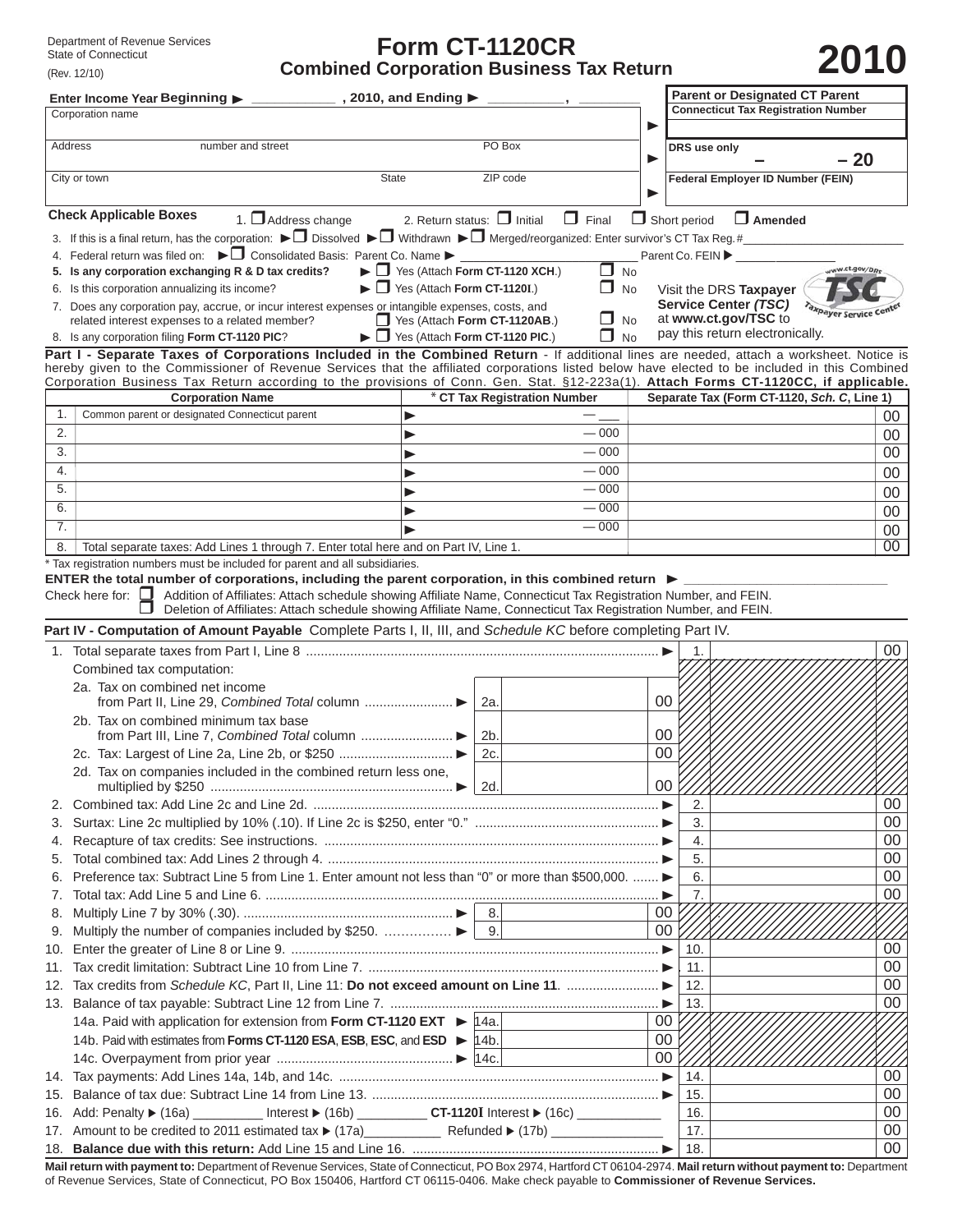|                                                                                                                      |    | <b>Combined</b>                                          |    |
|----------------------------------------------------------------------------------------------------------------------|----|----------------------------------------------------------|----|
|                                                                                                                      |    | Total                                                    |    |
|                                                                                                                      |    | Enter the sum of all affiliate amounts where applicable. |    |
|                                                                                                                      |    |                                                          |    |
| 1. Form CT-1120, Schedule D, Line 1 (federal taxable income (loss) before net operating loss and special deductions) |    |                                                          | 00 |
|                                                                                                                      |    |                                                          | 00 |
|                                                                                                                      |    |                                                          | 00 |
|                                                                                                                      |    |                                                          | 00 |
|                                                                                                                      |    |                                                          | 00 |
|                                                                                                                      |    |                                                          | 00 |
|                                                                                                                      |    |                                                          | 00 |
|                                                                                                                      |    |                                                          | 00 |
|                                                                                                                      |    |                                                          | 00 |
|                                                                                                                      | 10 |                                                          | 00 |
| 11. Dividends (a) Dividends from domestic companies less than 20% owned                                              |    |                                                          |    |

|                                                   |                                                                                                                            |                | 00     |
|---------------------------------------------------|----------------------------------------------------------------------------------------------------------------------------|----------------|--------|
|                                                   |                                                                                                                            |                | 00     |
|                                                   |                                                                                                                            | $\overline{4}$ | 00     |
|                                                   |                                                                                                                            | 5              | 00     |
|                                                   |                                                                                                                            | 6              | 00     |
|                                                   |                                                                                                                            | $\overline{7}$ | 00     |
|                                                   |                                                                                                                            | 8              | 00     |
|                                                   |                                                                                                                            | 9              | 00     |
| Adjustment for<br>Connecticut Tax Base            |                                                                                                                            | 10             | 00     |
|                                                   | 11. Dividends (a) Dividends from domestic companies less than 20% owned                                                    |                |        |
|                                                   |                                                                                                                            |                | 00     |
|                                                   |                                                                                                                            |                | 00     |
|                                                   |                                                                                                                            |                | 00     |
|                                                   |                                                                                                                            |                | 00     |
|                                                   |                                                                                                                            |                | 00     |
|                                                   |                                                                                                                            |                | 00     |
|                                                   |                                                                                                                            |                | 00     |
|                                                   |                                                                                                                            |                | 00     |
|                                                   |                                                                                                                            |                | 00     |
|                                                   |                                                                                                                            |                | 00     |
|                                                   | 18. Exceptions to add back of intangible expenses paid to a related member from Form CT-1120 AB, Part II B, Line 1         |                | $00\,$ |
|                                                   |                                                                                                                            |                |        |
|                                                   |                                                                                                                            | 20             | 00     |
|                                                   |                                                                                                                            | 21             | 00     |
|                                                   |                                                                                                                            |                | 00     |
|                                                   |                                                                                                                            | 23 $\vert$     |        |
|                                                   |                                                                                                                            | 24             | 00     |
| Computation of<br>Combined<br>Net Income          |                                                                                                                            | 25             | 00     |
|                                                   |                                                                                                                            | 26             | 00     |
|                                                   | 27. Operating loss carryover from combined return year from Part V, Line 14, Column D. Cannot exceed amount on Line 26> 27 |                | 00     |
|                                                   |                                                                                                                            | 28             | 00     |
|                                                   |                                                                                                                            | 29             | 00     |
| Part III                                          | 1. Form CT-1120, Schedule E, Line 6, Column C. If 100% Connecticut, enter also on Line 3. See instructions.                | $\mathbf{1}$   |        |
|                                                   |                                                                                                                            |                |        |
|                                                   |                                                                                                                            | $\overline{3}$ |        |
| Computation<br>of Combined<br>Minimum<br>Tax Base |                                                                                                                            | $\overline{4}$ |        |
|                                                   |                                                                                                                            | 5              |        |
|                                                   |                                                                                                                            | 6              | 00     |
|                                                   |                                                                                                                            | $\overline{7}$ | $00\,$ |

**Part II**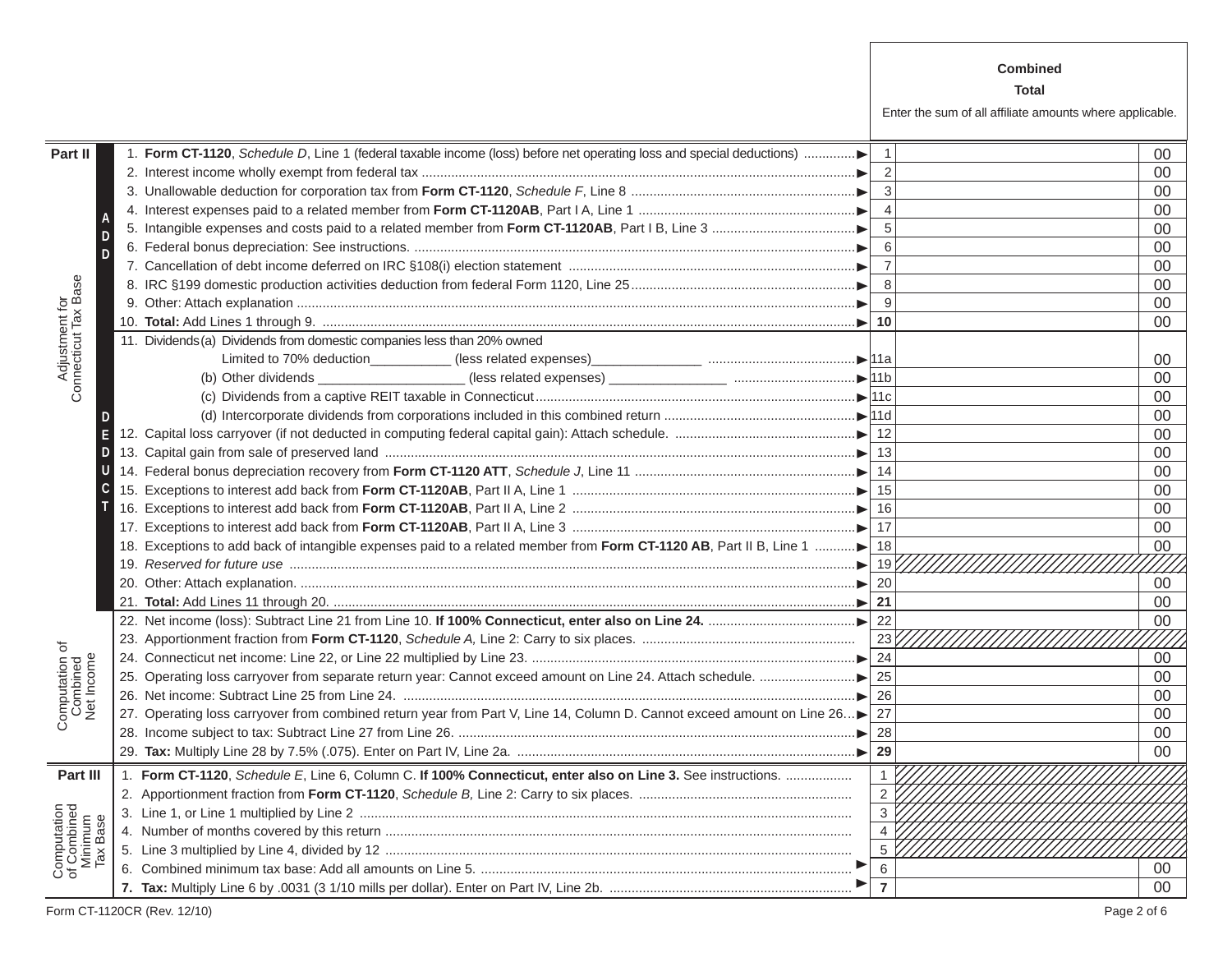A Enter corporation names.<br>B Enter Connecticut Tax Registration Numbers.<br>C Enter Federal Employer ID Numbers.

|                                                           | 1. Parent or Designated CT<br>Parent Corporation | 2. Affiliate              | 3. Affiliate              | 4. Affiliate              | 5. Affiliate              | 6. Affiliate              | 7. Affiliate              |                                                    |
|-----------------------------------------------------------|--------------------------------------------------|---------------------------|---------------------------|---------------------------|---------------------------|---------------------------|---------------------------|----------------------------------------------------|
|                                                           |                                                  | $-000$                    | $-000$                    | $-000$                    | $-000$                    | $-000$                    | $-000$                    |                                                    |
|                                                           | $\overline{\phantom{a}}$                         |                           |                           |                           |                           |                           |                           |                                                    |
| $\overline{1}$                                            |                                                  |                           |                           |                           |                           |                           |                           | $\overline{1}$                                     |
| $\frac{2}{3}$                                             |                                                  |                           |                           |                           |                           |                           |                           | 2<br>3<br>4<br>5<br>6<br>7<br>8<br>9<br>9<br>10    |
|                                                           |                                                  |                           |                           |                           |                           |                           |                           |                                                    |
| $\overline{4}$                                            |                                                  |                           |                           |                           |                           |                           |                           |                                                    |
| $\overline{5}$                                            |                                                  |                           |                           |                           |                           |                           |                           |                                                    |
| $\sqrt{6}$                                                |                                                  |                           |                           |                           |                           |                           |                           |                                                    |
| $\overline{7}$                                            |                                                  |                           |                           |                           |                           |                           |                           |                                                    |
| $\,$ 8 $\,$                                               |                                                  |                           |                           |                           |                           |                           |                           |                                                    |
| $\overline{9}$                                            |                                                  |                           |                           |                           |                           |                           |                           |                                                    |
| 10                                                        |                                                  |                           |                           |                           |                           |                           |                           |                                                    |
| 11a                                                       |                                                  |                           |                           |                           |                           |                           |                           | 11a                                                |
| 11b                                                       |                                                  |                           |                           |                           |                           |                           |                           | 11 <sub>b</sub>                                    |
| 11c                                                       |                                                  |                           |                           |                           |                           |                           |                           | 11c                                                |
| 11d                                                       |                                                  |                           |                           |                           |                           |                           |                           |                                                    |
| 12                                                        |                                                  |                           |                           |                           |                           |                           |                           | 11d<br>12<br>13<br>14<br>15<br>16<br>17<br>18      |
| 13                                                        |                                                  |                           |                           |                           |                           |                           |                           |                                                    |
| 14                                                        |                                                  |                           |                           |                           |                           |                           |                           |                                                    |
| 15                                                        |                                                  |                           |                           |                           |                           |                           |                           |                                                    |
| 16                                                        |                                                  |                           |                           |                           |                           |                           |                           |                                                    |
| $\overline{17}$                                           |                                                  |                           |                           |                           |                           |                           |                           |                                                    |
| $18$                                                      |                                                  |                           |                           |                           |                           |                           |                           |                                                    |
| $19$                                                      |                                                  |                           |                           |                           |                           |                           |                           |                                                    |
| 20                                                        |                                                  |                           |                           |                           |                           |                           |                           | $\frac{19}{20}$<br>$\frac{20}{21}$                 |
| $\overline{21}$                                           |                                                  |                           |                           |                           |                           |                           |                           |                                                    |
|                                                           |                                                  |                           |                           |                           |                           |                           |                           |                                                    |
|                                                           | 0.                                               | 0.                        | 0.                        | 0.                        | 0.                        | 0.                        | 0.                        |                                                    |
| $\begin{array}{r} 22 \\ 23 \\ 24 \\ 25 \\ 26 \end{array}$ |                                                  |                           |                           |                           |                           |                           |                           |                                                    |
|                                                           |                                                  |                           |                           |                           |                           |                           |                           |                                                    |
| $\overline{27}$                                           |                                                  |                           |                           |                           |                           |                           |                           |                                                    |
| $\overline{28}$                                           |                                                  |                           |                           |                           |                           |                           |                           |                                                    |
| $\overline{29}$                                           |                                                  |                           |                           |                           |                           |                           |                           | 22<br>23<br>24<br>25<br>26<br>27<br>28<br>29<br>29 |
| $\mathbf{1}$                                              |                                                  |                           |                           |                           |                           |                           |                           | $\mathbf{1}$                                       |
| $\overline{2}$                                            | 0.                                               | $\overline{\mathbf{0}}$ . | $\overline{\mathbf{0}}$ . | $\overline{\mathbf{0}}$ . | $\overline{\mathbf{0}}$ . | $\overline{\mathbf{0}}$ . | $\overline{\mathbf{0}}$ . |                                                    |
| $\overline{3}$                                            |                                                  |                           |                           |                           |                           |                           |                           | $\frac{2}{3}$                                      |
| $\overline{4}$                                            |                                                  |                           |                           |                           |                           |                           |                           | $\overline{4}$                                     |
| $\overline{5}$                                            |                                                  |                           |                           |                           |                           |                           |                           | $\overline{5}$                                     |
| $\,6\,$                                                   |                                                  |                           |                           |                           |                           |                           |                           | $\,6\,$                                            |
| 7                                                         |                                                  |                           |                           |                           |                           |                           |                           | $\overline{7}$                                     |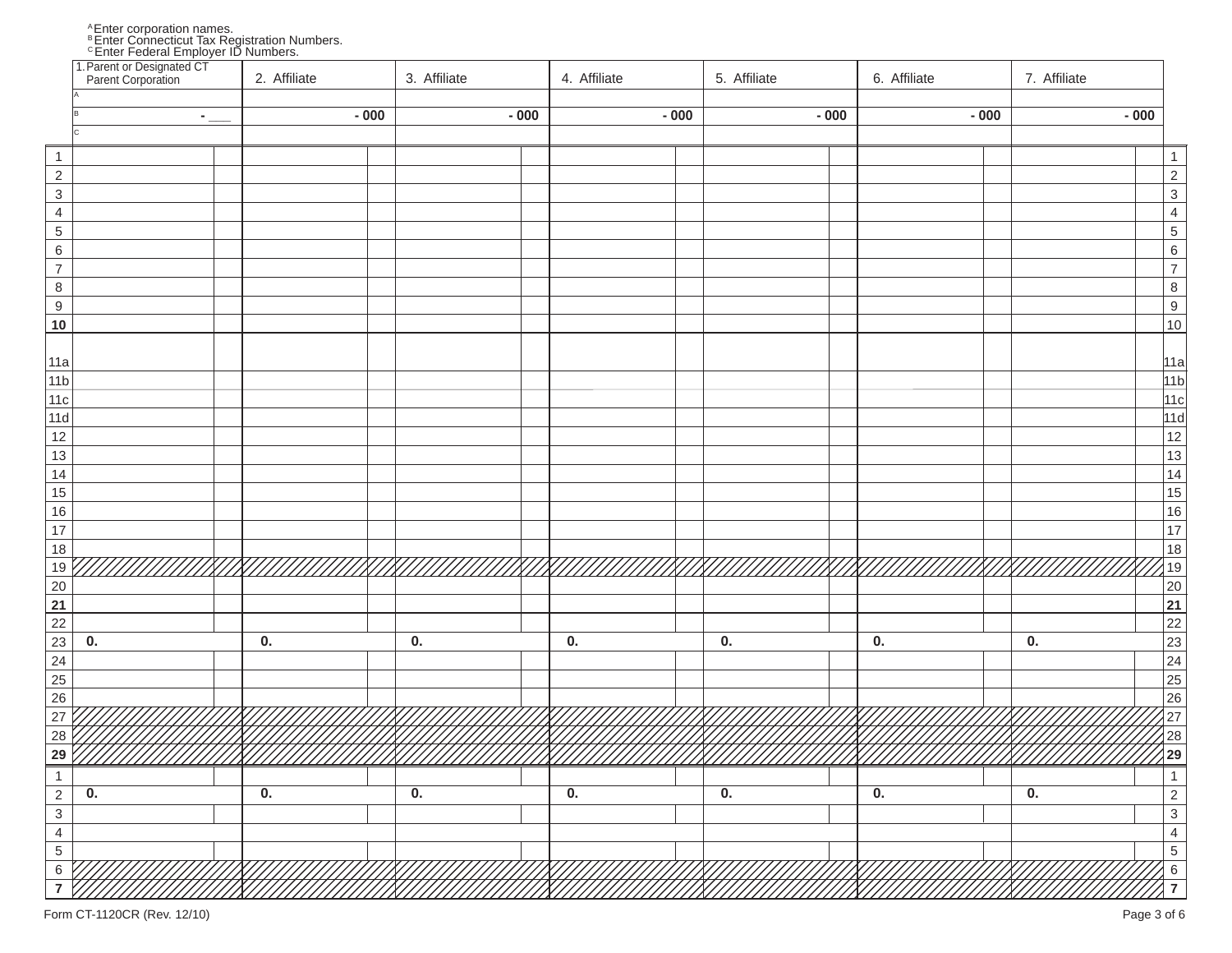#### **Part V** – **Connecticut Combined Operating Loss Carryover**

|                                                                                                        |                     | <b>Column A</b>                          |     | <b>Column B</b> |     | <b>Column C</b>                                                       | <b>Column D</b> |                                                       | <b>Column E</b>                                                  |  |                                                       |
|--------------------------------------------------------------------------------------------------------|---------------------|------------------------------------------|-----|-----------------|-----|-----------------------------------------------------------------------|-----------------|-------------------------------------------------------|------------------------------------------------------------------|--|-------------------------------------------------------|
|                                                                                                        |                     | Connecticut<br>Apportioned Income (Loss) |     |                 |     | <b>Connecticut Apportioned Loss</b><br>Carryover Applied 2001 to 2009 |                 | Carryover to 2010<br>Subtract Column B from Column A. | <b>Connecticut Apportioned Loss</b><br>Carryover Applied to 2010 |  | Remaining Apportioned<br>Carryover Available for 2011 |
|                                                                                                        | 2000                |                                          | 00  |                 | 00  | 00                                                                    |                 | 00                                                    | 00                                                               |  |                                                       |
| 2.                                                                                                     | 2001                |                                          | 00  |                 | 00  | 00                                                                    |                 | 00                                                    | 00                                                               |  |                                                       |
| 3.                                                                                                     | 2002                |                                          | 00  |                 | 00  | 00                                                                    |                 | 00                                                    | 00                                                               |  |                                                       |
| 4.                                                                                                     | 2003                |                                          | 00  |                 | 00  | 00                                                                    |                 | 0C                                                    | 00                                                               |  |                                                       |
| 5.                                                                                                     | 2004                |                                          | 00  |                 | 00  | 00                                                                    |                 | ОС                                                    | 00                                                               |  |                                                       |
| 16.                                                                                                    | 2005                |                                          | 00  |                 | 00  | $00\,$                                                                |                 | 00                                                    | 00                                                               |  |                                                       |
|                                                                                                        | 2006                |                                          | 00  |                 | 00  | 00                                                                    |                 | 00                                                    | 00                                                               |  |                                                       |
| 8.                                                                                                     | 2007                |                                          | 00  |                 | 00  | 00                                                                    |                 | 00                                                    | 00                                                               |  |                                                       |
| 19.                                                                                                    | 2008                |                                          | 100 |                 | ۱೧೧ | $00\,$                                                                |                 | 00                                                    | 00                                                               |  |                                                       |
|                                                                                                        | $ 10. $ <b>2009</b> |                                          | 00  |                 |     | 00                                                                    |                 | 00                                                    | 00                                                               |  |                                                       |
|                                                                                                        | 11. 2010            | Reserved for future use                  |     |                 |     |                                                                       |                 |                                                       |                                                                  |  |                                                       |
|                                                                                                        | 12. 2011            | Reserved for future use                  |     |                 |     |                                                                       |                 |                                                       |                                                                  |  |                                                       |
|                                                                                                        | 13. 2012            | Reserved for future use                  |     |                 |     |                                                                       |                 |                                                       |                                                                  |  |                                                       |
| 14. Total: Add Lines 1 through 10 in Column D and Column E. Enter the result from Column D here and on |                     |                                          |     |                 |     |                                                                       |                 |                                                       |                                                                  |  |                                                       |
|                                                                                                        |                     |                                          |     |                 |     |                                                                       | 00              | 00                                                    |                                                                  |  |                                                       |

Declaration: I declare under penalty of law that I have examined this return (including any accompanying schedules and statements) and, to the best of my knowledge and belief, it is true, complete, and correct. I understand the penalty for willfully delivering a false return or document to the Department of Revenue Services (DRS) is a fine of not more than \$5,000, imprisonment for not more than five years, or both. The declaration of a paid preparer other than the taxpayer is based on all information of which the preparer has any knowledge.

|                                        | Corporate officer's name (print) | Corporate officer's signature |                  | Date | May DRS contact the preparer<br>shown below about this return? |
|----------------------------------------|----------------------------------|-------------------------------|------------------|------|----------------------------------------------------------------|
| <b>Sign Here</b>                       | Title                            |                               | Telephone number |      | $\Box$ Yes<br>$\Box$ No                                        |
| Keep a<br>copy                         |                                  |                               |                  |      | See instructions, Page 4.                                      |
| of this<br>return for<br>your records. | Paid preparer's name (print)     | Paid preparer's signature     |                  | Date | Preparer's SSN or PTIN                                         |
|                                        | Firm's name and address          |                               | <b>FEIN</b>      |      | Telephone number                                               |
|                                        |                                  |                               |                  |      |                                                                |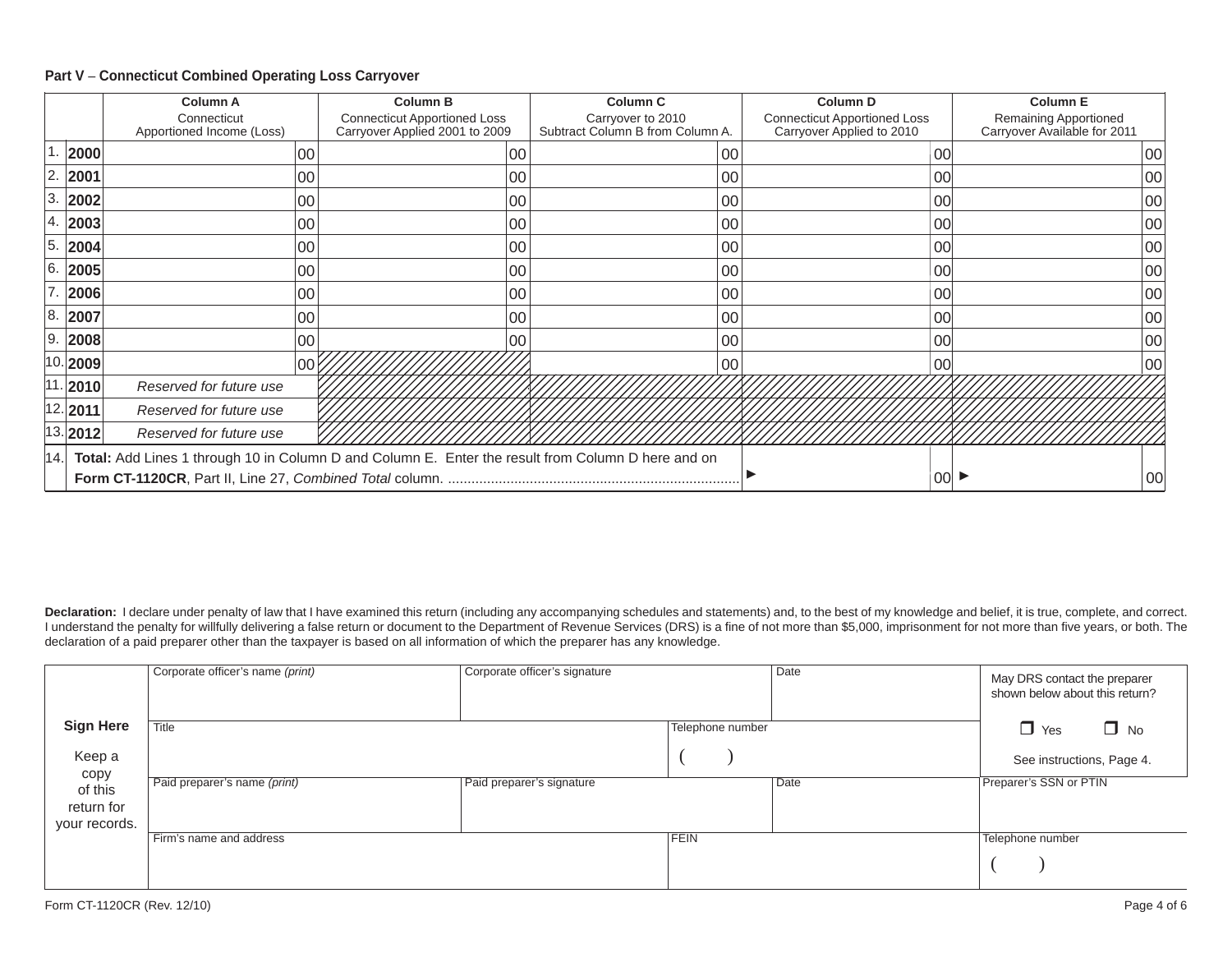## **Schedule KC — Combined Tax Credits**

Attach 2010 Form CT-1120K for each affiliate claiming a business tax credit and enter the combined credit totals on this schedule.

### **Part I - Tax Credits From 2010 Income Year**

| <b>Part I-A</b> Financial Institutions Tax Credit |                                                                        |                            |       | А<br><b>Amount Applied</b> |    |
|---------------------------------------------------|------------------------------------------------------------------------|----------------------------|-------|----------------------------|----|
|                                                   | <b>Financial Institutions</b>                                          |                            |       |                            | 00 |
|                                                   | <b>Part I-B</b> Tax Credits With Carryback Provisions                  | A<br><b>Amount Applied</b> |       | в<br>Carryback Amount      |    |
| 2.                                                | Neighborhood Assistance                                                |                            | 00    |                            | 00 |
| 3.                                                | Housing Program Contribution                                           |                            | 00    |                            | 00 |
| 4.                                                | <b>Total Part I-B:</b> Add Line 2 and Line 3 in Column A and Column B. |                            | 100 D |                            | 00 |
|                                                   |                                                                        |                            |       |                            |    |

#### Part I-C Tax Credits Without Carryback or Carryforward Provisions

**A**<br>Amount Applied

| 5.  | Apprenticeship Training                                                                                 | 00 |
|-----|---------------------------------------------------------------------------------------------------------|----|
| 6.  | Manufacturing Facility Credit for Facilities Located in a Targeted Investment Community/Enterprise Zone | 00 |
| 7.  | <b>Computer Donation</b>                                                                                | 00 |
| 8.  | Grants to Institutions of Higher Education                                                              | 00 |
| 9.  | Machinery and Equipment                                                                                 | 00 |
| 10. | Small Business Job Creation                                                                             | 00 |
| 11. | Displaced Worker or Displaced Electric Worker                                                           | 00 |
| 12. | <b>Service Facility</b>                                                                                 | 00 |
| 13. | New Jobs Creation                                                                                       | 00 |
| 14. | Vocational Rehabilitation Job Creation                                                                  | 00 |
| 15. | Film Production                                                                                         | 00 |
| 16. | <b>Digital Animation</b>                                                                                | 00 |
| 17. | Total Part I-C: Add Lines 5 through 16.                                                                 | 00 |

|     | Part I-D Tax Credits With Carryforward Provisions                                                        | Carryforward Amount<br><b>From Previous</b><br>Income Years | 2010 Credit<br>Amount<br>Claimed | Amount<br>Applied to<br><b>Corporation Tax</b> |                          | ח<br>Carryforward<br>Amount<br>to 2011 |
|-----|----------------------------------------------------------------------------------------------------------|-------------------------------------------------------------|----------------------------------|------------------------------------------------|--------------------------|----------------------------------------|
| 18. | Housing Program Contribution: See instructions.                                                          |                                                             | 00                               |                                                | $ 00\rangle$             | 00                                     |
| 19. | Employer-Assisted Housing: See instructions.                                                             | 00                                                          |                                  |                                                | $00 \blacktriangleright$ | 00                                     |
| 20. | Hiring Incentive                                                                                         | 00                                                          |                                  | 00 I                                           | 001                      | 00                                     |
| 21. | Clean Alternative Fuel Tax Credit for vehicles.<br>Equipment, and Related Filling or Recharging Stations | 00                                                          |                                  |                                                | 100                      |                                        |
| 22. | Research and Experimental Expenditures                                                                   | 00                                                          |                                  | 00 <sub>b</sub>                                | 00                       | 00                                     |
| 23. | <b>Research and Development</b>                                                                          | 00                                                          |                                  | 100 D                                          | $00\blacktriangleright$  | 00                                     |
| 24. | <b>Fixed Capital Investment</b>                                                                          | 00                                                          |                                  |                                                | $00\blacktriangleright$  | 00                                     |
| 25. | Human Capital Investment                                                                                 | 00                                                          |                                  | 100 D                                          | $ 00\rangle$             | 00                                     |
| 26. | Insurance Reinvestment Fund                                                                              | 00                                                          |                                  | IOO D                                          | $00\blacktriangleright$  | 00                                     |
| 27. | <b>Small Business Administration Guaranty Fee</b>                                                        | 00                                                          |                                  | $ 00\rangle$                                   | $ 00\rangle$             | 00                                     |
| 28. | <b>Historic Homes Rehabilitation</b>                                                                     | 00                                                          |                                  | 100 D                                          | $ 00\rangle$             | 00                                     |
| 29. | Donation of Land                                                                                         | 00                                                          |                                  | 00                                             | $00\blacktriangleright$  | 00                                     |
| 30. | Historic Structures Rehabilitation                                                                       | 00                                                          |                                  | 00                                             | $ 00\rangle$             | 00                                     |
| 31  | <b>Historic Preservation</b>                                                                             | 00                                                          |                                  | $ 00\rangle$                                   | $00 \blacktriangleright$ | 00                                     |
| 32. | Urban and Industrial Site Reinvestment                                                                   | 00                                                          |                                  | l00 b                                          | $ 00\rangle$             | 00                                     |
| 33. | <b>Film Production Infrastructure</b>                                                                    | 00                                                          |                                  | 00                                             | 00                       | 00                                     |
| 34. | Reserved for future use                                                                                  |                                                             |                                  |                                                |                          |                                        |
| 35. | Total Part I-D: Add Lines 18 through 33<br>in Columns A through D.                                       | 00                                                          |                                  | l00 D                                          | 00                       | 100                                    |